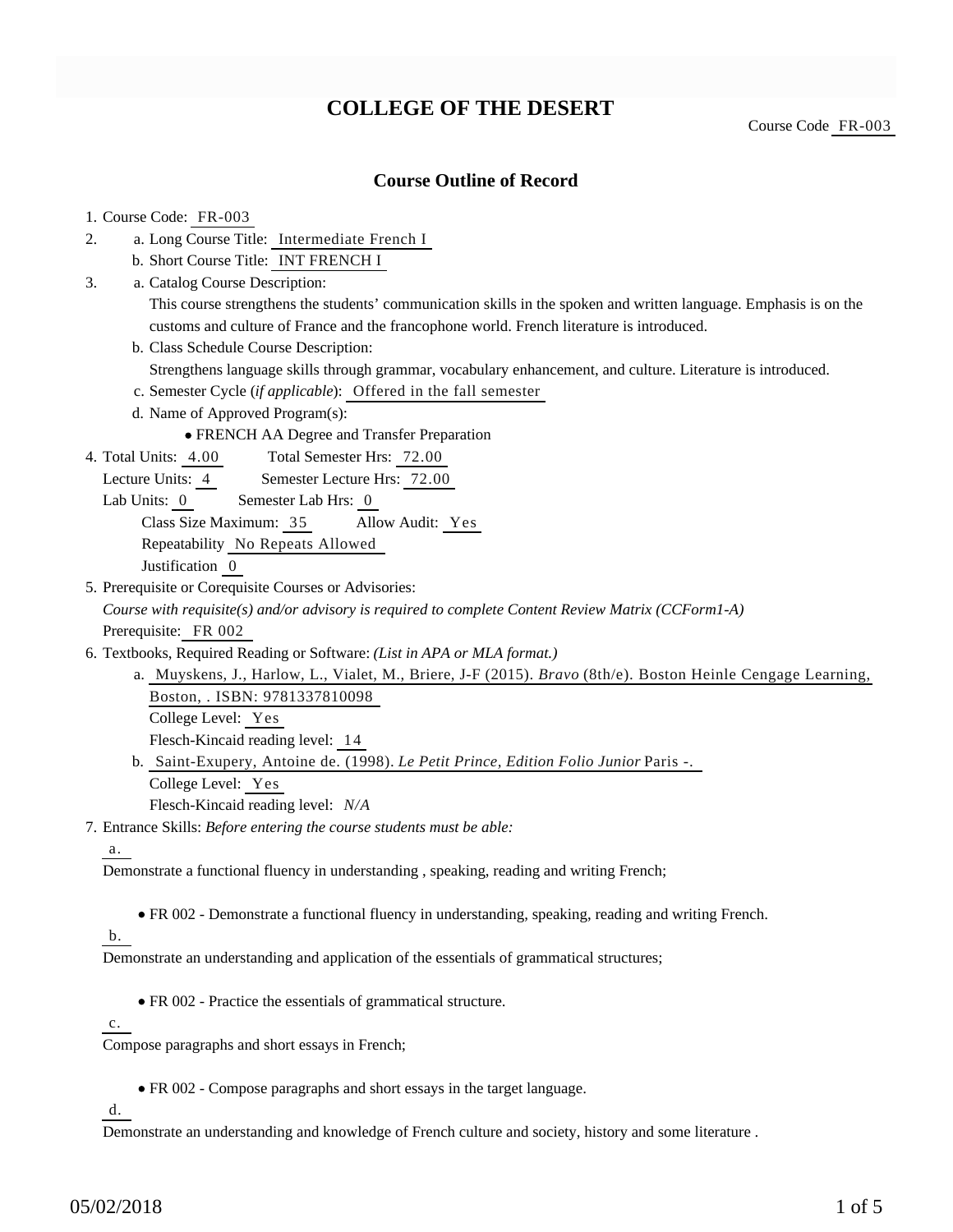FR 002 - Demonstrate an understanding of the French culture and society, history, and literature.

#### 8. Course Content and Scope:

#### Lecture:

- a. Thematic topics as presented in the textbook;
- b. Grammar as presented in the textbook;
- c. Culture and literature as presented in the textbook;
- d. Reading strategies:
- e. Explication de texte of Le Petit Prince;
- e. Writing strategies: expression of thoughts in essay form;
- f. Conversation and discussion on various issues and le Petit Prince.

Lab: *(if the "Lab Hours" is greater than zero this is required)*

#### 9. Course Student Learning Outcomes:

#### 1.

Critically engage in conversations on familiar topics, exchange information, and negotiate meaning using appropriate pronunciation, vocabulary, and grammatical structures in French at the mid-intermediate level.

#### 2.

Critically develop listening and reading comprehension skills through the analysis of a variety of authentic texts and audio sources in French at the mid-intermediate level.

#### 3.

Critically summarize and analyze in writing short narratives in French about daily life applying appropriate grammar, usage, and punctuation at the mid-intermediate level.

#### 4.

Develop global competence by critically investigating the world and analizing the diverse manifestations of the French World through music, art, history, and literature in French at the mid intermediate level.

10. Course Objectives: Upon completion of this course, students will be able to:

a. Compare and contrast orally and in writing the French and North American cultural perspectives and practices related to housing, nature, city life, health and well-being, professions and occupations, the arts, and current events in politics.

b. Narrate orally and in writing stories by applying a variety of complex sentence structures and formats such as dialogues, skits, advertisements, e-mails, text messages, and letters.

c. Express emotion, opinion, advice, doubt, requests, uncertainty, contingency, purpose and non-existence using the subjunctive mood in different cultural settings.

d. Demonstrate the ability to ask and answer questions about the environment, recycling and conservation, daily chores, money and banking, at the post office, exercise and physical activity, nutrition, household chores, movies and television, the media, and natural disasters in subjunctive (present, past, and present perfect) and indicative (present and past perfect, past participle, future and future perfect) moods.

e. Critically apply the decoding strategies of French in order to read authentic texts with accuracy and fluency.

f. Demonstrate the ability to listen to, watch, and understand authentic audio and video clips about topics covered.

g. Investigate the world beyond their immediate environment, framing significant problems, and conducting well-crafted research.

h. Recognize perspectives of others and their own, articulating and explaining such perspectives thoroughly and respectfully. i. Take action to improve conditions, viewing themselves as players in the world and participating reflectively.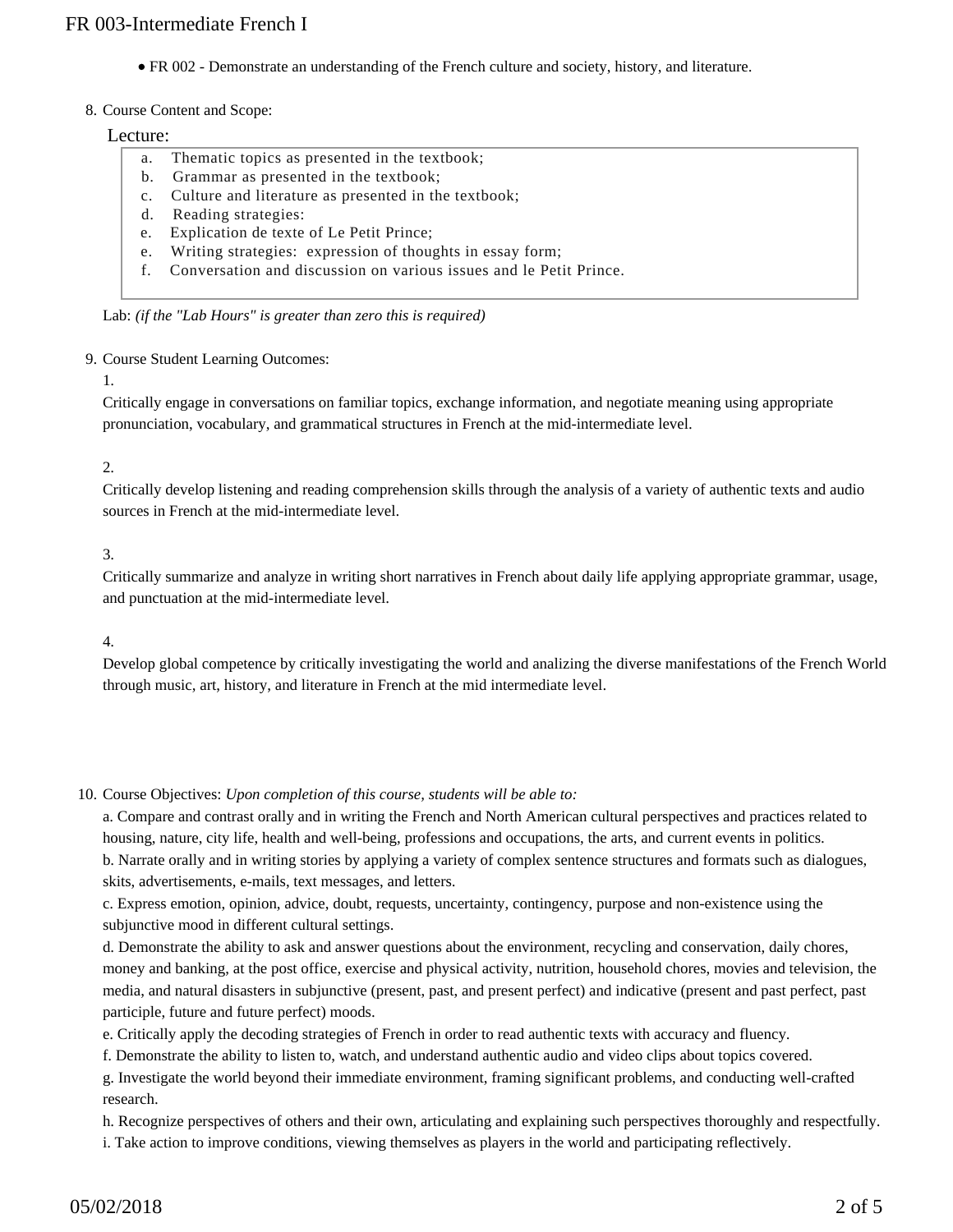## FR 003-Intermediate French I

11. Methods of Instruction: *(Integration: Elements should validate parallel course outline elements)* 

- a. Activity
- b. Collaborative/Team
- c. Demonstration, Repetition/Practice
- d. Discussion
- e. Lecture
- f. Participation
- g. Role Playing
- h. Technology-based instruction

#### Other Methods:

A. Videos and films; B. Role playing and skits; C. Reading and writing activities; D. Dictation; E. Multimedia presentations;

12. Assignments: (List samples of specific activities/assignments students are expected to complete both in and outside of class.) In Class Hours: 72.00

Outside Class Hours: 144.00

- a. In-class Assignments
	- a. Question and answer exercises, dictations;
	- b. Role-playing, learning games devised for communication;
	- c. Interactive group work in class;
	- d. Written and oral compositions, creating dialogues, stories and poems.
- b. Out-of-class Assignments
	- a. Fill in the blanks;
	- b. Transformation exercises for vocabulary building, learning of major tenses, etc.;
	- c. Interactive group work;
	- f. Written compositions, creating dialogues, stories and poems;
	- g. Reading in simple fiction, poetry, from magazines and readers.

13. Methods of Evaluating Student Progress: The student will demonstrate proficiency by:

- College level or pre-collegiate essays
- Written homework
- Presentations/student demonstration observations
- Group activity participation/observation
- Mid-term and final evaluations
- Student participation/contribution
- Student preparation
- Oral and practical examination
- Other

1. Demonstration of good language skills; 2. Written compositions and exercises; 3. Weekly oral and written quizzes on segments of material studied; 4. Chapter tests.

- 14. Methods of Evaluating: Additional Assessment Information:
- 15. Need/Purpose/Rationale -- All courses must meet one or more CCC missions.
	- IGETC Area 3: Arts and Humanities

B: Humanities

IGETC Area 6: Language other than English (101 Level only)

A: Languages other than English (UC Requirement Only)

CSU GE Area C: Arts, Literature, Philosophy and Foreign Languages

C2 - Humanities

PO-GE C3 – Arts, Humanities, and Culture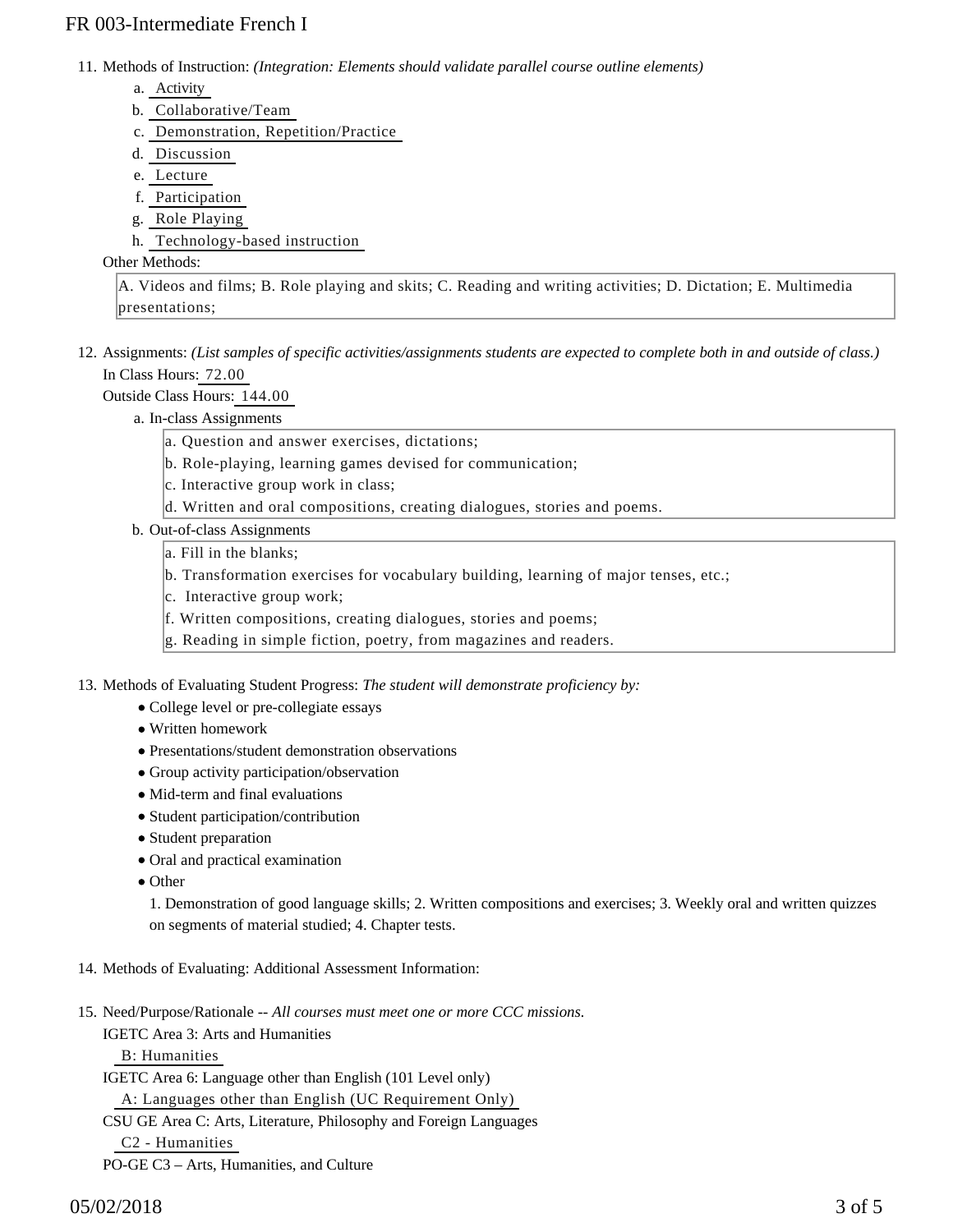# FR 003-Intermediate French I

| Communicate effectively in many different situations involving diverse people and viewpoints. |  |
|-----------------------------------------------------------------------------------------------|--|
|-----------------------------------------------------------------------------------------------|--|

| Articulate the differences and similarities between and within cultures.                                                                     |                                                                                                                                                                                                                                                                                                                                                                                                                                                                                                                                                                                                                                                                                                                                                                                            |                      |                                                                                                                    |                     |  |  |
|----------------------------------------------------------------------------------------------------------------------------------------------|--------------------------------------------------------------------------------------------------------------------------------------------------------------------------------------------------------------------------------------------------------------------------------------------------------------------------------------------------------------------------------------------------------------------------------------------------------------------------------------------------------------------------------------------------------------------------------------------------------------------------------------------------------------------------------------------------------------------------------------------------------------------------------------------|----------------------|--------------------------------------------------------------------------------------------------------------------|---------------------|--|--|
| IO - Critical Thinking and Communication                                                                                                     |                                                                                                                                                                                                                                                                                                                                                                                                                                                                                                                                                                                                                                                                                                                                                                                            |                      |                                                                                                                    |                     |  |  |
| Apply standard conventions in grammar, mechanics, usage and punctuation.                                                                     |                                                                                                                                                                                                                                                                                                                                                                                                                                                                                                                                                                                                                                                                                                                                                                                            |                      |                                                                                                                    |                     |  |  |
| Appreciate diversity as it is expressed in multiple disciplines and across various cultures through reading,                                 |                                                                                                                                                                                                                                                                                                                                                                                                                                                                                                                                                                                                                                                                                                                                                                                            |                      |                                                                                                                    |                     |  |  |
| speaking and writing.                                                                                                                        |                                                                                                                                                                                                                                                                                                                                                                                                                                                                                                                                                                                                                                                                                                                                                                                            |                      |                                                                                                                    |                     |  |  |
| 16. Comparable Transfer Course                                                                                                               |                                                                                                                                                                                                                                                                                                                                                                                                                                                                                                                                                                                                                                                                                                                                                                                            |                      |                                                                                                                    |                     |  |  |
| <b>University System</b>                                                                                                                     | Campus                                                                                                                                                                                                                                                                                                                                                                                                                                                                                                                                                                                                                                                                                                                                                                                     | <b>Course Number</b> | <b>Course Title</b>                                                                                                | <b>Catalog Year</b> |  |  |
| <b>UC</b>                                                                                                                                    | <b>UC</b> Riverside                                                                                                                                                                                                                                                                                                                                                                                                                                                                                                                                                                                                                                                                                                                                                                        | FREN 4               | FREN 4 Intermediate French I                                                                                       | $16-17$             |  |  |
| <b>UC</b>                                                                                                                                    | <b>UC</b> Santa Barbara                                                                                                                                                                                                                                                                                                                                                                                                                                                                                                                                                                                                                                                                                                                                                                    | FR <sub>3</sub>      | <b>Elementary French 3</b>                                                                                         | $16-17$             |  |  |
| <b>CSU</b>                                                                                                                                   | <b>CSU Dominguez Hills</b>                                                                                                                                                                                                                                                                                                                                                                                                                                                                                                                                                                                                                                                                                                                                                                 | 220                  | FRE 220 Second-year French                                                                                         | $16-17$             |  |  |
| 17. Special Materials and/or Equipment Required of Students:                                                                                 |                                                                                                                                                                                                                                                                                                                                                                                                                                                                                                                                                                                                                                                                                                                                                                                            |                      |                                                                                                                    |                     |  |  |
| 18. Materials Fees:<br><b>Required Material?</b>                                                                                             |                                                                                                                                                                                                                                                                                                                                                                                                                                                                                                                                                                                                                                                                                                                                                                                            |                      |                                                                                                                    |                     |  |  |
|                                                                                                                                              | <b>Material or Item</b>                                                                                                                                                                                                                                                                                                                                                                                                                                                                                                                                                                                                                                                                                                                                                                    |                      | <b>Cost Per Unit</b>                                                                                               | <b>Total Cost</b>   |  |  |
| 19. Provide Reasons for the Substantial Modifications or New Course:                                                                         |                                                                                                                                                                                                                                                                                                                                                                                                                                                                                                                                                                                                                                                                                                                                                                                            |                      |                                                                                                                    |                     |  |  |
|                                                                                                                                              |                                                                                                                                                                                                                                                                                                                                                                                                                                                                                                                                                                                                                                                                                                                                                                                            |                      |                                                                                                                    |                     |  |  |
| Course periodic review.<br>a. Cross-Listed Course (Enter Course Code): N/A<br>20.<br>b. Replacement Course (Enter original Course Code): N/A |                                                                                                                                                                                                                                                                                                                                                                                                                                                                                                                                                                                                                                                                                                                                                                                            |                      |                                                                                                                    |                     |  |  |
| 21. Grading Method (choose one): Letter Grade Only                                                                                           |                                                                                                                                                                                                                                                                                                                                                                                                                                                                                                                                                                                                                                                                                                                                                                                            |                      |                                                                                                                    |                     |  |  |
| 22. MIS Course Data Elements                                                                                                                 | a. Course Control Number [CB00]: CCC000293530<br>b. T.O.P. Code [CB03]: 110200.00 - French<br>c. Credit Status [CB04]: D - Credit - Degree Applicable<br>d. Course Transfer Status [CB05]: $A = Transfer to UC, CSU$<br>e. Basic Skills Status [CB08]: $2N = Not basic skills course$<br>f. Vocational Status [CB09]: Not Occupational<br>g. Course Classification [CB11]: Y - Credit Course<br>h. Special Class Status [CB13]: N - Not Special<br>i. Course CAN Code [CB14]: N/A<br>j. Course Prior to College Level [CB21]: $Y = Not$ Applicable<br>k. Course Noncredit Category [CB22]: Y - Not Applicable<br>1. Funding Agency Category [CB23]: $Y = Not$ Applicable<br>m. Program Status [CB24]: $1 =$ Program Applicable<br>Name of Approved Program (if program-applicable): FRENCH |                      | Attach listings of Degree and/or Certificate Programs showing this course as a required or a restricted elective.) |                     |  |  |
| 23. Enrollment - Estimate Enrollment<br>First Year: 0<br>Third Year: 0                                                                       |                                                                                                                                                                                                                                                                                                                                                                                                                                                                                                                                                                                                                                                                                                                                                                                            |                      |                                                                                                                    |                     |  |  |

- 24. Resources Faculty Discipline and Other Qualifications:
	- a. Sufficient Faculty Resources: No
	- b. If No, list number of FTE needed to offer this course: *N/A*